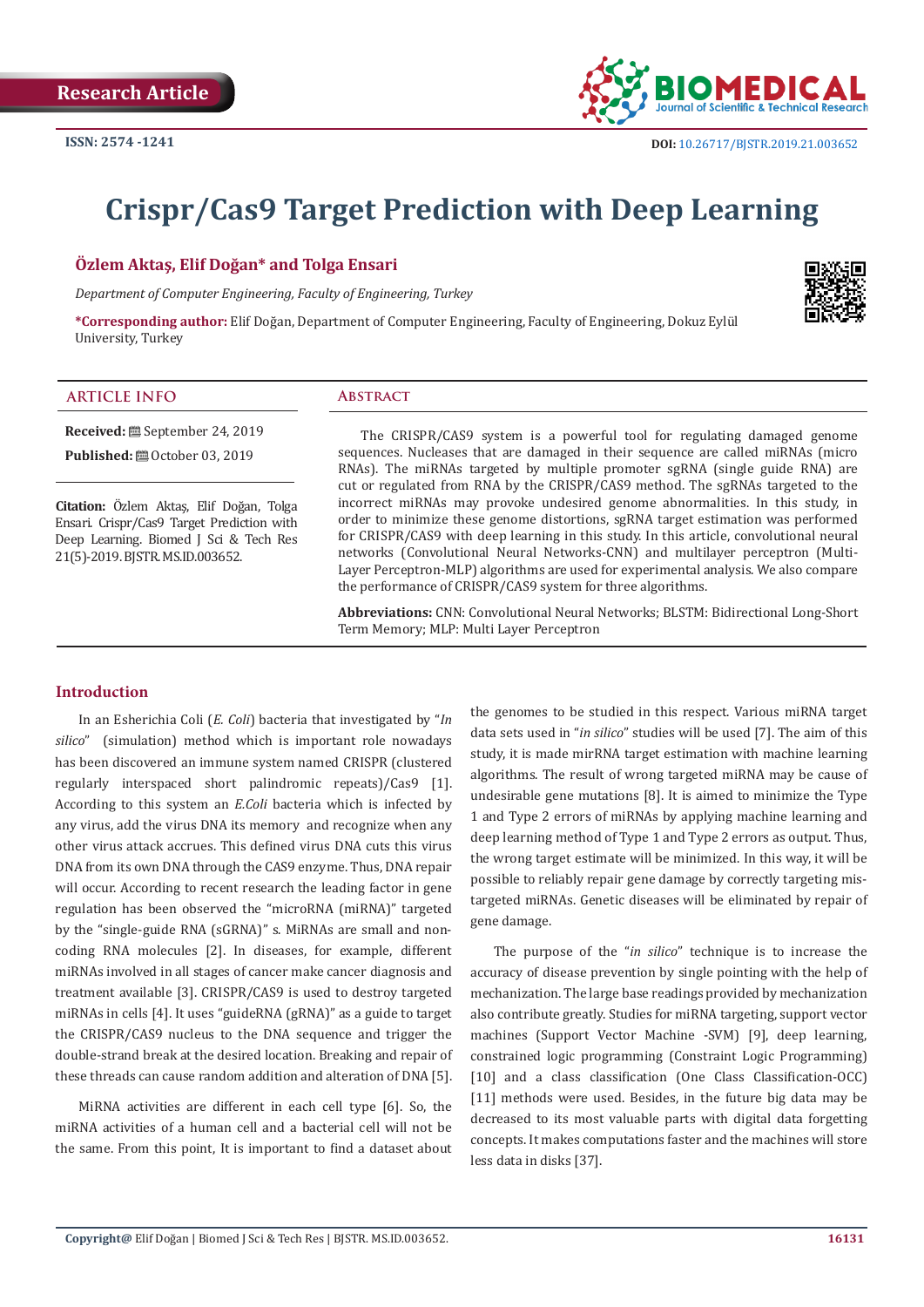# **Materials and Methods**

#### **CRISPR**

CRISPR/CAS9 system is a strong genome editing mechanism used in many biotechnology applications [12]. MiRNAs are RNA molecules that play an important role in gene regulation in animals and plants [13]. Damaged miRNAs are targeted by sgRNAs. However, the effectiveness of sgRNAs have not been defined firmly to target area [14]. In the systems of CRISPR/CAS9 (clustered regularly interspaced short palindromic repeats), Cas9 nuclease creates short array (about 20 nucleotide) with RNA guideline two stranded in the determined region at DNA. CRISPR/CAS9 has been a unique technology that allows genetic and medical researchers to add, subtract or modify DNA sequences in various parts of the genome. In contrast to ZFN (Zinc-Finger Nuclease) and TALENs (Transcription Activator-Like Effector Nuclease), CRISPR/CAS9 is not man-made; currently the system is part of the bacterial immune system, which helps to protect from invasive phages. Originality in CRISPR is achieved using an RNA molecule that is complementary to the gene of interest. After binding, this RNA molecule (also called guide RNA) traps a CAS9 nuclease, a double-strand break that causes a frame shift when repaired by NHEJ (Non-Homologous End Joining). CRISPR is the most effective process to date in gene repair and editing tools. Efficiency varies depending on the organism and the target site. Since it is the simplest, versatile and sensitive method of genetic manipulation that is currently available, it attracts great attention in the world of science. In summary, CRISPR/CAS9 differs from ZFN and TALENs in an important aspect that makes them superior to genomic regulation applications: The ZFN and TALENs bind to DNA through a direct protein-DNA interaction that requires redesigning the protein for each new target.

### **DATA Set**

Applied "in silico" research and review, BLAST (Basic Local Alignment Search Tool) was used for CRISPR [15]. BLAST is a search tool that analyzes the amino acids and DNA sequences of proteins and finds similarities between them. Besides BLAST, the data set resources have been used such as National Human Genome Research Institute (NHGRI) [16], miRBase [17], Genome Crispr [18], CrisprInc [19], ENSEMBL [20], ENCODE [21], CRISPRz

### **Multilayer Perceptron -MLP**

[22], CRISPOR [23], CRISPR Local [24]. In the algorithm studies performed with these data sets, estimation tools such as mirWalk [25], TargetScan (ID2 PPI analysis network) [26], miRanda [27], mirBase [28], mirTarget [29], TarBase [30] have been developed.

In this study, CRISPR Local data set has been used for the analysis [31]. The source of CRISPR Local dataset is ENSEMBL Plants. There are approximately 854.610 lines of CRISPR data in the original. In this study, we used 34.200 lines of data because of technical issues. There are 11 column features in this dataset which are examples of "Cyanidioschyzon merolae" alga. This features; the gene in which the sgRNA, on target estimated chromosome and its coordinate, sgRNA sequence with 23'nt., on target prediction score, off target prediction gene which has the greatest CFD score, the chromosome on target prediction, its coordinate and beginning position, off-target prediction sequence, the number of sgRNA and mismatch on the off-target sequence, axon name, axon start position, all off-target and sgRNA having the highest CFD score. The sequences having 4 channels like Adenin (A), Sitozin (C), Guanin (G) ve Timin (T) are used as [1,0,0,0], [0,1,0,0], [0,0,1,0], [0,0,0,11]. According these channels, the process has been realized with converted RNA sequence to binary system. These sequences were used as binary in the data set. In this example, each base in the sequence is considered as a separate column and feature. The 23nt. sgRNA sequence, on-target prediction score features were used. Figure 1 shows an illustration of the sample data set. used. Figure 1 shows an illustration of the sample data set.

|          |  |  |  |  |  |  | s1 s2 s3  s15 s16 s17 s18 s19 s20 s21 s22 s23 onScore |
|----------|--|--|--|--|--|--|-------------------------------------------------------|
|          |  |  |  |  |  |  | 0 2 4 4  8 2 8 4 4 4 2 2 2 0.617110                   |
|          |  |  |  |  |  |  | 1 8 8 2  8 8 4 4 2 1 1 2 2 0.555640                   |
|          |  |  |  |  |  |  | <b>2</b> 1 2 4  1 8 2 8 4 4 4 2 2 0.552625            |
| $\cdots$ |  |  |  |  |  |  |                                                       |

**Figure 1:** Sample Data Set.

# **Experimental Studies**

In this study, CNN, MLP and BLSTM models were constituted and compared.

| Layer (type)                                                              | Output Shape | Param # |
|---------------------------------------------------------------------------|--------------|---------|
| dense 9 (Dense)                                                           | (None, 2)    | 50      |
| dense 10 (Dense)                                                          | (None, 50)   | 150     |
| activation 5 (Activation)                                                 | (None, 50)   | $\circ$ |
| dropout 3 (Dropout)                                                       | (None, 50)   | $\circ$ |
| dense 11 (Dense)                                                          | (None, 64)   | 3264    |
| activation 6 (Activation)                                                 | (None, 64)   | $\circ$ |
| dense 12 (Dense)                                                          | (None, 1)    | 65      |
| Total params: 3,529<br>Trainable params: 3,529<br>Non-trainable params: 0 |              |         |

**Figure 2:** MLP Model.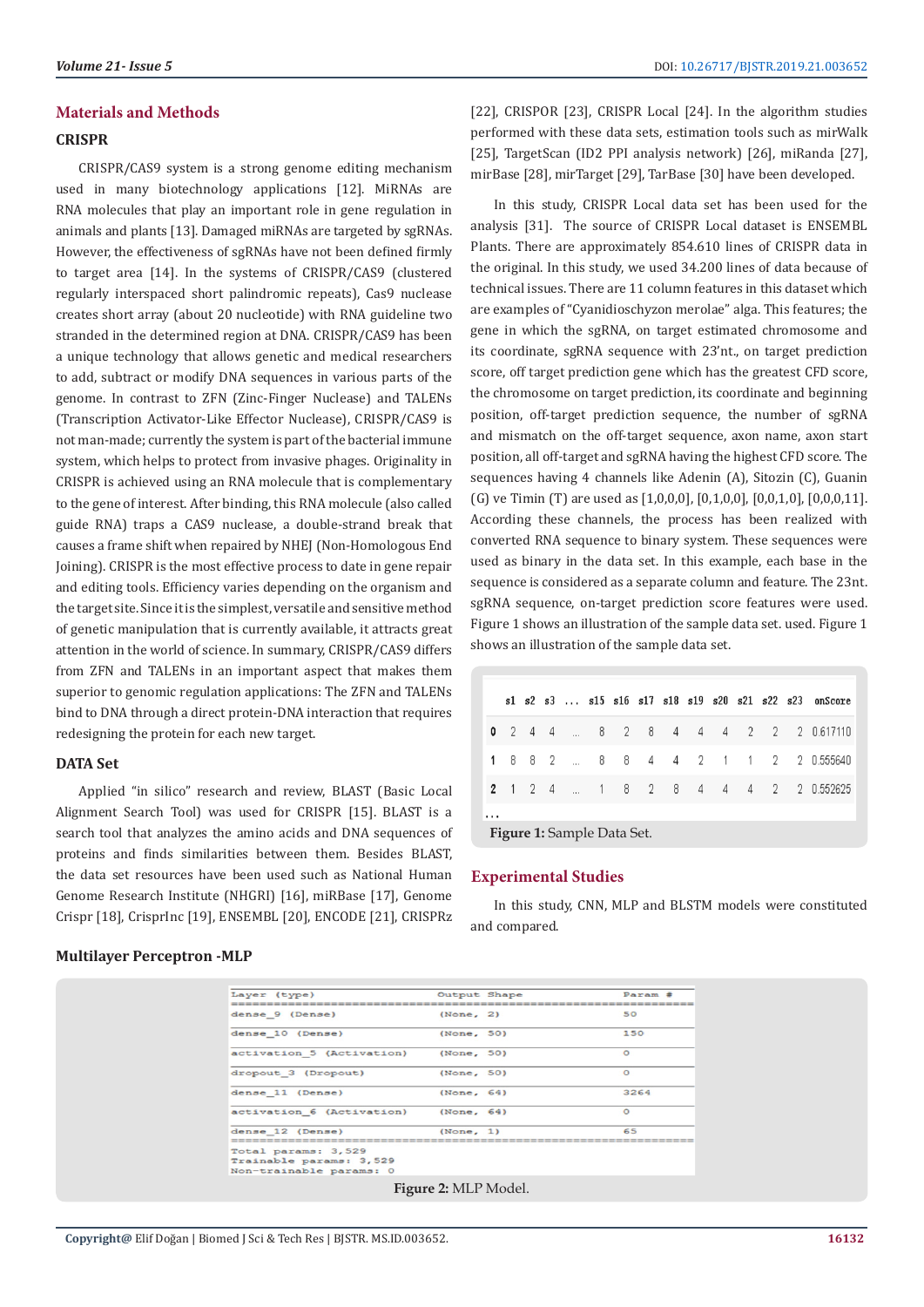A 4-layer MLP model has been developed according to the MLP algorithm run using the Google Colab GPU [\(https://colab.research.](https://colab.research.google.com) [google.com](https://colab.research.google.com)). In the MLP model a fully connected structure of dense layers was formed. Information on the model used is shown in Figure 2. The rates of logistic regression and accuracy according to the MLP model are shown in Figure 3 and Figure 4. Accuracy obtained 80.38% according to MLP model.



**Figure 3:** Model Accuracy.



#### **Convolutional Neural Network - CNN**

Convolutional Neural Networks are a model of artificial neutral network which is used successfully in image processing, bioinformatics, robotics, data mining, finance and many other areas. However, except for image analysis, surprisingly high accuracy ratio was obtained in emotion analysis, text classification and question answering applications. According to this model, it is applied to nxn matrix with nxn filtering method (dot product), with acceptation of n>m. Thus, it allows the identification and classification of properties. In Figure 5, 3x3 matrix as a result of the intrinsic product of a 5x5 matrix and filtering was obtained. In this study, data set has been divided two group one of training 70 per cent, the other test 30 per cent. The model has been fixed up to non-linear by using the tangent and sigmoid activation functions. Convolution network is used to clarify the properties. The convolution network helps to create a new matrix with the results of the multiplication

of the matrices. In order to prevent over fitting, maxpooling layer was used. It selects the elements with the maximum value from the matrix pool of the specified size in the maxpooling layer. Accordingly, the information obtained when the CNN model is generated can be seen in Figure 6. The rate of accuracy according to the CNN model can be seen from Figure 7.





|  | Param #                                                                                                                                                                                                                                                                              |
|--|--------------------------------------------------------------------------------------------------------------------------------------------------------------------------------------------------------------------------------------------------------------------------------------|
|  | 100                                                                                                                                                                                                                                                                                  |
|  | 0                                                                                                                                                                                                                                                                                    |
|  | 0                                                                                                                                                                                                                                                                                    |
|  | 0                                                                                                                                                                                                                                                                                    |
|  | 820                                                                                                                                                                                                                                                                                  |
|  | 0                                                                                                                                                                                                                                                                                    |
|  | 63                                                                                                                                                                                                                                                                                   |
|  | 8                                                                                                                                                                                                                                                                                    |
|  | 3                                                                                                                                                                                                                                                                                    |
|  | 0                                                                                                                                                                                                                                                                                    |
|  |                                                                                                                                                                                                                                                                                      |
|  | Output Shape<br>(None, 5, 3, 20)<br>activation_16 (Activation) (None, 5, 3, 20)<br>max pooling2d 6 (MaxPooling2 (None, 2, 1, 20)<br>(None, 40)<br>(None, 20)<br>activation 17 (Activation) (None, 20)<br>(None, 3)<br>(None, 2)<br>(None, 1)<br>activation 18 (Activation) (None, 1) |



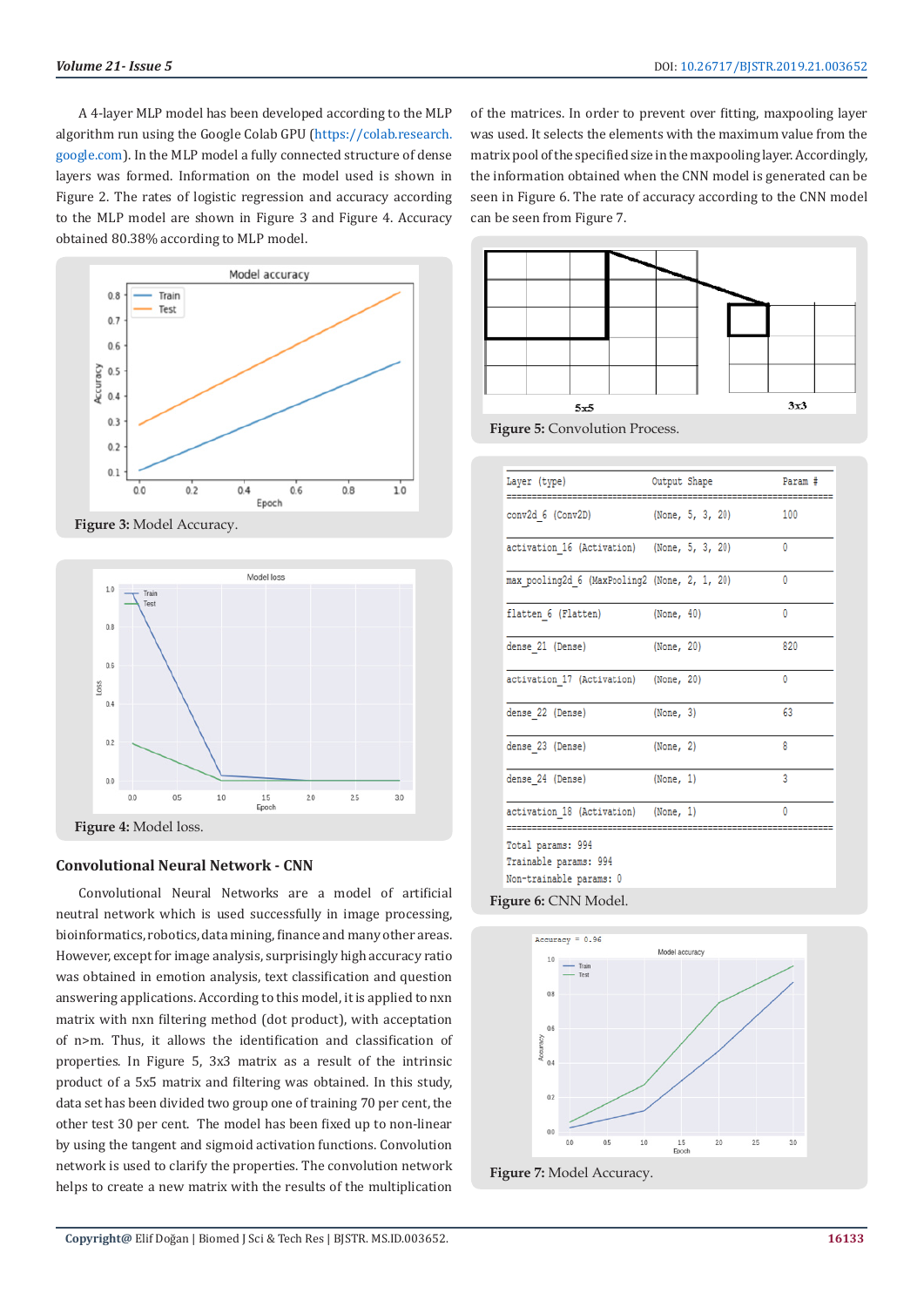#### **Bidirectional Long-Short Term Memory - BSLTM**

Bidirectional LSTM is different from other feed forward models in neural networks feedback system. Accordingly, the information obtained when the bidirectional LSTM model is generated can be seen in Figure 8. The rate of accuracy according to the bidirectional LSTM model can be seen from Figure 9. Accuracy has obtained 80.88 % with bidirectional LSTM model. Accuracy was 96.7% compared to the CNN model. Stochastic Gradient Descent (SGD) optimization method was used. Learning rate was set to 0.0005. Binary cross entropy logarithmic regression function was used. The following table (Table 1) shows the MLP, CNN and bidirectional LSTM model accuracy rates. Table 2 shows the MLP, CNN and bidirectional LSTM model accuracy rates, precision-recall, f-measure values. In another study [35] authors used the same data set. Source of Crispr Local which is Ensembl Plants [36] data contains on a set of plant and animal cell data. Support Vector Machine (SVM) algorithm was applied. Located accuracy of ratio is 87 %. Table 3 shows a comparison of our algorithm and last studies accuracy rate.

| Layer (type)                             | Output Shape |                | Param # |
|------------------------------------------|--------------|----------------|---------|
| embedding 29 (Embedding)                 |              | (None, 24, 32) | 3200    |
| bidirectional 7 (Bidirection (None, 200) |              |                | 106400  |
| dropout 16 (Dropout)                     | (None, 200)  |                | O       |
| dense 94 (Dense)                         | (None, 1)    |                | 201     |
| activation 39 (Activation)               | (None, 1)    |                | Ω       |

**Figure 8:** Bidirectional LSTM model.



**Table 1:** MLP, CNN and Bidirectional LSTM accuracy.

| Convolutional             | <b>Multilayer</b>     | <b>Bidirectional Long</b> |
|---------------------------|-----------------------|---------------------------|
| <b>Neural Network-CNN</b> | <b>Perceptron-MLP</b> | <b>Short-Term - BLSTM</b> |
| 96.7%                     | 80.38 %               | 80.88%                    |

|  | Table 2: MLP, CNN and BLSTM results. |
|--|--------------------------------------|
|--|--------------------------------------|

|           | <b>CNN</b> | <b>MLP</b> | <b>BLSTM</b> |
|-----------|------------|------------|--------------|
| Accuracy  | 96.79 %    | 80.38%     | 87.62 %      |
| Loss      | 0.05       | 0.24       | 0.69         |
| Precision | 1.00 %     | $1.00\%$   | $1.00\%$     |
| Recall    | 96.79 %    | 80.38%     | 87.61 %      |
| F1 score  | 98.36 %    | 89.12 %    | 93.39 %      |

**Table 3:** Comparing with other studies.

|          | <b>Zhu &amp; Liang (2018)</b><br>(SVM) | Our research (CNN) |
|----------|----------------------------------------|--------------------|
| Accuracy | 87.0 %                                 | 96.7%              |

# **Conclusion**

In this study, the algorithms of Multilayer Perceptron-MLP, Convolutional Neural Networks-CNN and Bidirectional Long Short-Term Memory-BLSTM have been compared with use of CRISPR data set. As a result, according to this data set, the accuracy rate in the MLP model was 80.38 % and Bidirectional LSTM model was 80.88 % whereas for CNN this result was found 96.7 %. According to the results, a highest accuracy rate was obtained with the CNN model than MLP and BLSTM. In the CNN model, revised CRISPR has reached up to 7 layers according to the ENSEMBL Plants dataset and 4 layers have been formed in MLP and 2 layers have been formed in BSLTM. Comparing other algorithms with our algorithm is better performance according to results. Research that used with SVM algorithm performed 87.0 % accuracy result. However, our model achieved 96.7 %. This result is more reliable performance than the research used SVM algorithm. Any mistargeted position causes unwanted genome distortions. For this reason, the accuracy rate is urgent in sgRNA targeting.

#### **References**

- 1. [R Wilkinson, B Wiedenheft \(2014\) A CRISPR method for genome](https://www.ncbi.nlm.nih.gov/pmc/articles/PMC3883426/) [engineering. F1000prime reports 6\(3\).](https://www.ncbi.nlm.nih.gov/pmc/articles/PMC3883426/)
- 2. [H Chang, Bin Yi, Ruixia Ma, Xiaoguo Zhang, Hongyou Zhao, et al. \(2016\)](https://www.nature.com/articles/srep22312) [CRISPR/CAS9, a novel genomic tool to knock down microRNA in vitro](https://www.nature.com/articles/srep22312) [and in vivo. Scientific reports 6: 22312.](https://www.nature.com/articles/srep22312)
- 3. [G Aquino Jarquin \(2017\) Emerging role of CRISPR/Cas9 technology for](https://www.ncbi.nlm.nih.gov/pubmed/29208606) [MicroRNAs editing in cancer research. Cancer Research 77\(24\).](https://www.ncbi.nlm.nih.gov/pubmed/29208606)
- 4. [JS Kurata, RJ Lin \(2018\) MicroRNA-focused CRISPR-Cas9 library screen](https://www.ncbi.nlm.nih.gov/pubmed/29720387) [reveals fitness-associated miRNAs. RNA 24\(7\): 966-981.](https://www.ncbi.nlm.nih.gov/pubmed/29720387)
- 5. [A Pla, Xiangfu Zhong, Simon Rayner \(2018\) miRAW: A deep learning](https://journals.plos.org/ploscompbiol/article?id=10.1371/journal.pcbi.1006185)[based approach to predict microRNA targets by analyzing whole](https://journals.plos.org/ploscompbiol/article?id=10.1371/journal.pcbi.1006185) [microRNA transcripts. PloS Comput Biology 14\(7\).](https://journals.plos.org/ploscompbiol/article?id=10.1371/journal.pcbi.1006185)
- 6. [M Sualp, T Can \(2011\) Using network context as a filter for miRNA target](https://www.ncbi.nlm.nih.gov/pubmed/21524683) [prediction. Biosystems 105\(3\): 201-209.](https://www.ncbi.nlm.nih.gov/pubmed/21524683)
- 7. A John, Angela Schoolmeesters, Eldon T Chou, Elena Maksimova, et al. (2017) Using the CRISPR-Cas9 system with paired Dharmacon™ Edit-R™ synthetic crRNAs for functional knockout of microRNA hsa-miR-221.